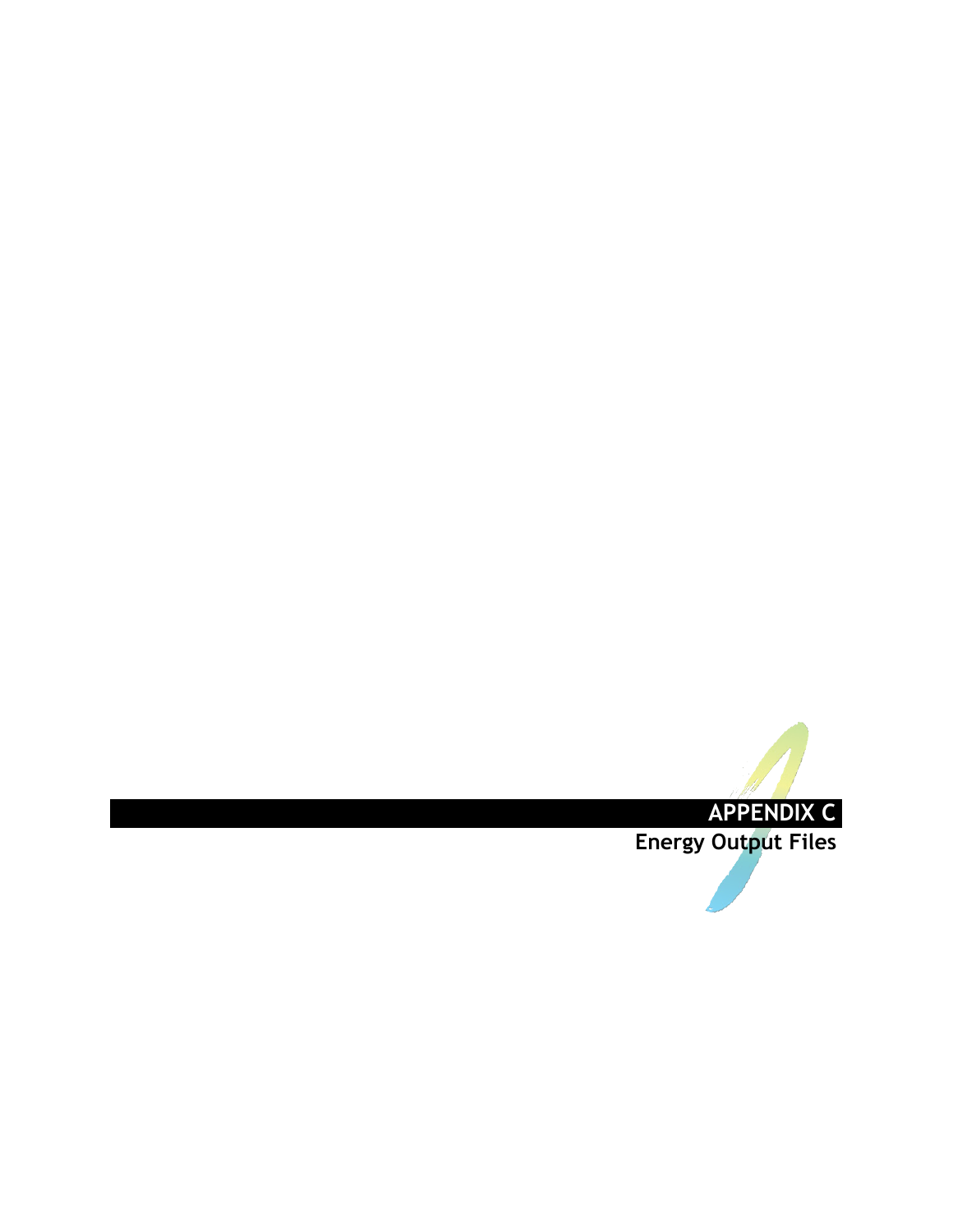| Table 1. Summary of Energy Use During Construction |                 |  |  |  |  |  |  |
|----------------------------------------------------|-----------------|--|--|--|--|--|--|
| <b>Fuel Type</b>                                   | Quantity        |  |  |  |  |  |  |
| <b>Diesel</b>                                      |                 |  |  |  |  |  |  |
| <b>Off-Road Construction Equipment</b>             | 69,670 Gallons  |  |  |  |  |  |  |
| <b>On-Road Motor Vehicles</b>                      | 138,462 Gallons |  |  |  |  |  |  |
| Total                                              | 208,132 Gallons |  |  |  |  |  |  |
| <b>Gasoline</b>                                    |                 |  |  |  |  |  |  |
| <b>Off-Road Construction Equipment</b>             | Gallons<br>n    |  |  |  |  |  |  |
| <b>On-Road Motor Vehicles</b>                      | 94,459 Gallons  |  |  |  |  |  |  |
| Total                                              | 94,459 Gallons  |  |  |  |  |  |  |
| <b>Electricity</b>                                 |                 |  |  |  |  |  |  |
| Total                                              | 1,263.1 kWh     |  |  |  |  |  |  |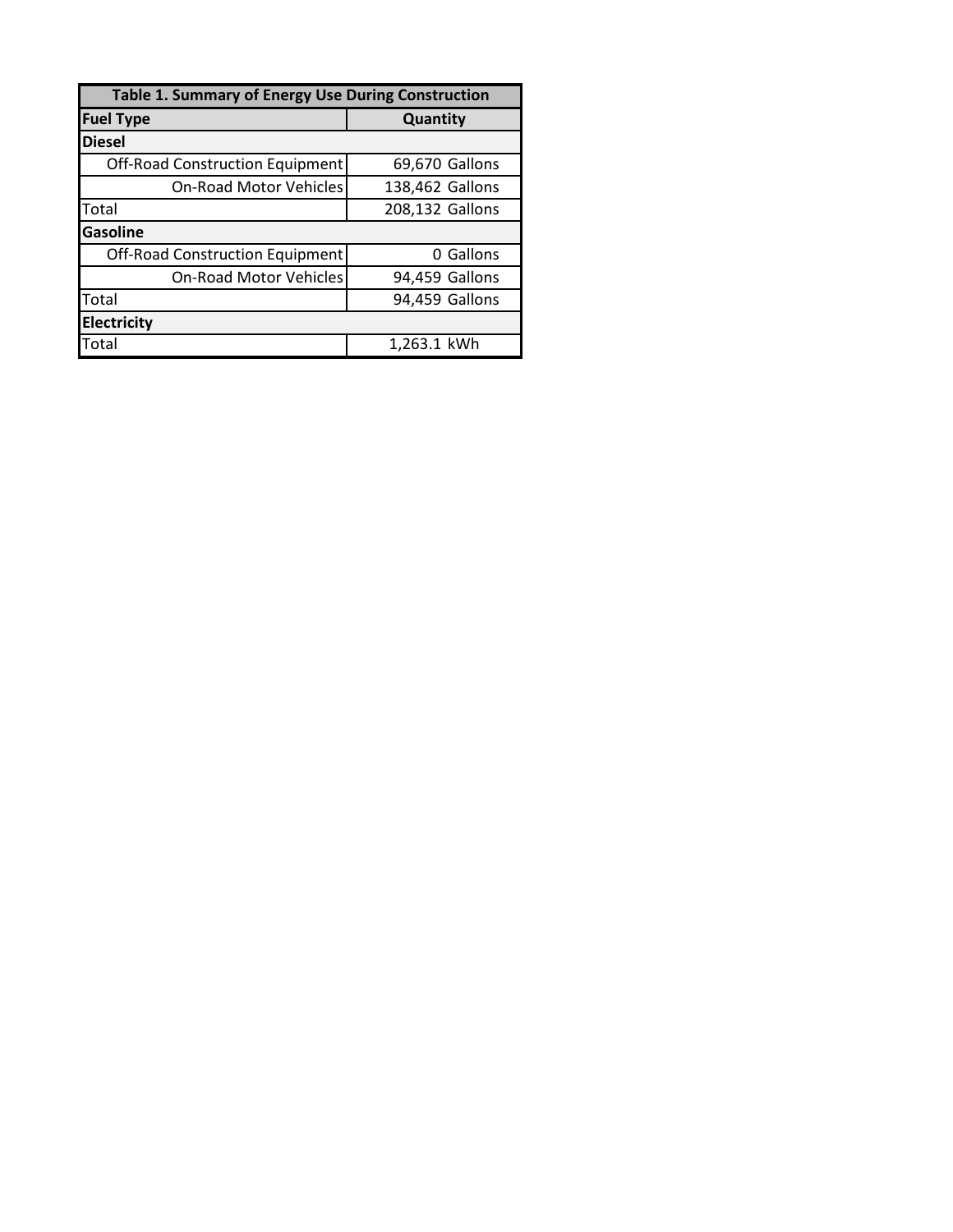| Table 2. Summary of Annual Energy Use During Operation |              |                 |                 |  |  |  |  |  |
|--------------------------------------------------------|--------------|-----------------|-----------------|--|--|--|--|--|
| <b>Source</b>                                          | <b>Units</b> | <b>Buildout</b> | <b>Existing</b> |  |  |  |  |  |
| <b>Electricity</b>                                     |              |                 |                 |  |  |  |  |  |
| <b>General Office</b>                                  | kWh/yr       |                 | 66,100          |  |  |  |  |  |
| Apartments                                             | kWh/yr       | 1,132,050       |                 |  |  |  |  |  |
| Parking                                                | kWh/yr       | 1,092,350       | 102,375         |  |  |  |  |  |
| <b>Water Conveyance</b>                                | kWh/yr       | 383,588         | 18,645          |  |  |  |  |  |
| <b>Total Electricty</b>                                | kWh/yr       | 2,607,988       | 187,120         |  |  |  |  |  |
| <b>Natural Gas</b>                                     |              |                 |                 |  |  |  |  |  |
| <b>General Office</b>                                  | kBTU/yr      |                 | 54,519          |  |  |  |  |  |
| Apartments                                             | kBTU/yr      | 3,162,680       |                 |  |  |  |  |  |
| <b>Total Natural Gas</b>                               | kBTU/yr      | 3,162,680       | 54,519          |  |  |  |  |  |
| <b>Transportation/On-Site Sources</b>                  |              |                 |                 |  |  |  |  |  |
| Diesel                                                 | gallons      | 60,280          | 1,780           |  |  |  |  |  |
| Gasoline                                               | gallons      | 149,157         | 4,601           |  |  |  |  |  |
| Total                                                  | gallons      | 209,437         | 6,381           |  |  |  |  |  |

| Table 3. Water by Land Use |              |                                 |         |                    |                                             |          |          |  |  |  |
|----------------------------|--------------|---------------------------------|---------|--------------------|---------------------------------------------|----------|----------|--|--|--|
| <b>Project</b>             |              |                                 |         |                    | <b>Existing</b>                             |          |          |  |  |  |
| Land Use                   | <b>Units</b> | Indoor/Outdoor Use   Indoor Use |         | <b>Outdoor Use</b> | Indoor/Outdoor Use  Indoor Use  Outdoor Use |          |          |  |  |  |
| <b>Buildout</b>            | Mgal         | 19.1553 / 12.0762               | 19.1553 |                    | 12.0762 0.940212 / 0.576259                 | 0.940212 | 0.576259 |  |  |  |

## **Water and Wastewater Electricity Intensity (kWh/gallon)**

| Supply Water         | 0.009727                                                                    |
|----------------------|-----------------------------------------------------------------------------|
| Treat Water          | 0.000111                                                                    |
| Distribute Water     | 0.001272                                                                    |
| Wastewater Treatment | 0.001911                                                                    |
|                      | Source: CalEEMod User's Guide, Appendix D, Table 9.2 Riverside - Salton Sea |

Indoor Water Factor 0.013021 kWh/gallon (supply, treat, distribute, wastewater treatment) Outdoor Water Factor 0.01111 kWh/gallon (supply, treat, and distribute)

**Notes:**

*Electricity and Natural Gas for the Proposed Project is total operational usage. Electricity, natural gas, and mobile usage was calculated from CalEEMod. Indoor water factor used for entire Project Site for conservative analysis.*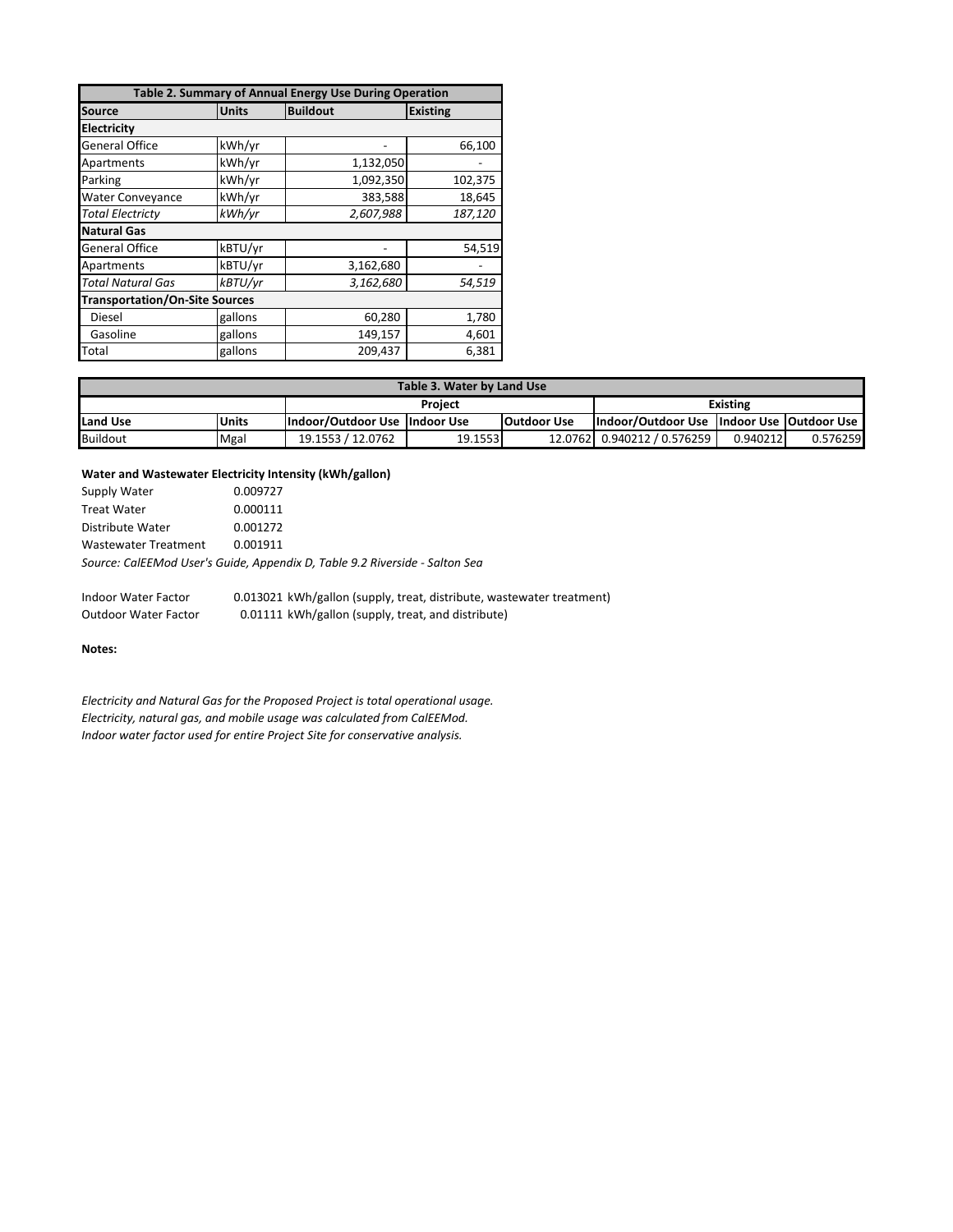| Table 4. Off-Road Equipment Fuel Usage During Construction |                                 |              |               |            |      |                            |                          |  |  |  |
|------------------------------------------------------------|---------------------------------|--------------|---------------|------------|------|----------------------------|--------------------------|--|--|--|
|                                                            |                                 |              |               |            |      |                            | <b>Diesel Fuel Usage</b> |  |  |  |
| <b>Phase Name</b>                                          | <b>Off-road Equipment Type</b>  | Amount       | Hours per Day | Horsepower |      | Load Factor Number of Days | (Gallons per Project)    |  |  |  |
| Demolition                                                 | Concrete/Industrial Saws        | $\mathbf{1}$ | 8             | 81         | 0.73 | 21                         | 497                      |  |  |  |
| Demolition                                                 | <b>Rubber Tired Dozers</b>      |              | 8             | 247        | 0.4  | 21                         | 830                      |  |  |  |
| Demolition                                                 | Tractors/Loaders/Backhoes       |              | 8             | 97         | 0.37 | 21                         | 904                      |  |  |  |
| Grading                                                    | Graders                         |              | 8             | 187        | 0.41 | 43                         | 1,319                    |  |  |  |
| Grading                                                    | <b>Rubber Tired Dozers</b>      |              | 8             | 247        | 0.4  | 43                         | 1,699                    |  |  |  |
| Grading                                                    | Tractors/Loaders/Backhoes       |              |               | 97         | 0.37 | 43                         | 1,080                    |  |  |  |
| <b>Building Construction</b>                               | Cranes                          |              | 6             | 231        | 0.29 | 684                        | 13,746                   |  |  |  |
| <b>Building Construction</b>                               | Forklifts                       |              | 6             | 89         | 0.2  | 684                        | 3,653                    |  |  |  |
| <b>Building Construction</b>                               | <b>Generator Sets</b>           |              | 8             | 84         | 0.74 | 684                        | 17,007                   |  |  |  |
| <b>Building Construction</b>                               | Tractors/Loaders/Backhoes       |              | 6             | 97         | 0.37 | 684                        | 7,365                    |  |  |  |
| <b>Building Construction</b>                               | Welders                         |              | 8             | 46         | 0.45 | 684                        | 16,991                   |  |  |  |
| <b>Architectural Coating</b>                               | Air Compressors                 |              | 6             | 78         | 0.48 | 44                         | 494                      |  |  |  |
| Paving                                                     | <b>Cement and Mortar Mixers</b> |              | 6             | 9          | 0.56 | 66                         | 100                      |  |  |  |
| Paving                                                     | Pavers                          |              | 6             | 130        | 0.42 | 66                         | 1,081                    |  |  |  |
| Paving                                                     | Paving Equipment                |              | 8             | 132        | 0.36 | 66                         | 1,255                    |  |  |  |
| Paving                                                     | Rollers                         |              |               | 80         | 0.38 | 66                         | 702                      |  |  |  |
| Paving                                                     | Tractors/Loaders/Backhoes       |              | 8             | 97         | 0.37 | 66                         | 947                      |  |  |  |
| <b>Project Total</b>                                       |                                 |              |               |            |      |                            | 69,670                   |  |  |  |

# **Notes:**

*Equipment assumptions from CalEEMod.*

*Fuel usage estimate of 0.05 gallons per horsepower-hour is from the SCAQMD CEQA Air Quality Handbook, Table A9-3 E.*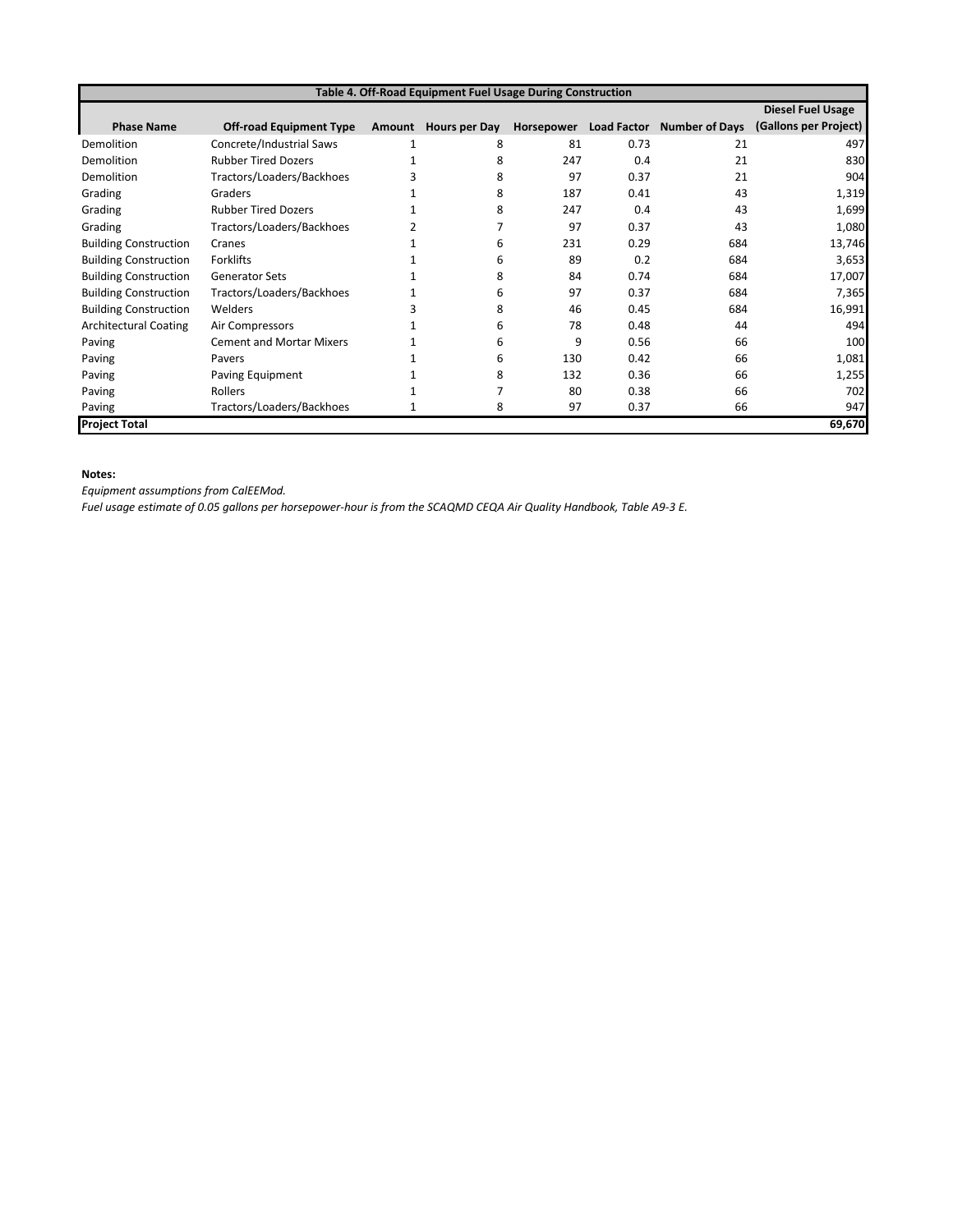| Table 5. On-Road Vehicle Fuel Usage During Construction |             |                    |               |                     |                     |                       |                            |        |                             |               |         |                                   |          |               |
|---------------------------------------------------------|-------------|--------------------|---------------|---------------------|---------------------|-----------------------|----------------------------|--------|-----------------------------|---------------|---------|-----------------------------------|----------|---------------|
|                                                         |             | <b>Daily Trips</b> |               |                     | <b>Total</b>        |                       | <b>Trip Length (Miles)</b> |        | <b>Total Length (Miles)</b> |               |         | <b>Fuel Consumption (Gallons)</b> |          |               |
| Sub Area 1                                              | <b>Days</b> | Worker             | <b>Vendor</b> | <b>Worker Trips</b> | <b>Vendor Trips</b> | <b>Haul Trips</b>     | <b>Worker</b>              | Vendor | <b>Hauling</b>              | <b>Worker</b> | Vendor  | <b>Hauling</b>                    | Gasoline | <b>Diesel</b> |
| Demolition                                              | 23          | 13                 |               | 299                 |                     | 150                   | 11.0                       | 5.41   | <b>20I</b>                  | 3,289         |         | 3,000                             | 128      | 585           |
| Grading                                                 | 76          | 10                 |               | 760                 |                     | 9,500                 | 11.0                       | 5.4    | 20                          | 8,360         |         | 190,000                           | 326      | 31,322        |
| <b>Building Construction</b>                            | 662         | 296                | 64            | 195,952             | 42,368              |                       | 11.0                       | 5.4    | 20                          | 2,155,472     | 228,787 |                                   | 84,023   | 99,215        |
| <b>Architectural Coating</b>                            | 380         | 59                 |               | 22,420              |                     |                       | 11.0                       | 5.4    | 20                          | 246,620       |         |                                   | 9,614    | 7,070         |
| Paving                                                  | 66          | 13                 |               | 858                 |                     |                       | 11.0                       | 5.41   | <b>201</b>                  | 9,438         |         |                                   | 368      | 271           |
| Total                                                   | 1207        | 391                | 64            | 220,289             | 42,368              | $9,650 \, \text{m/a}$ |                            | n/a    | n/a                         | 2,423,179     | 228,787 | 193,000                           | 94,459   | 138,462       |
| <b>Fuel Efficiency</b>                                  | Gas         | <b>DSL</b>         |               |                     |                     |                       |                            |        |                             |               |         |                                   |          |               |
| <i>Maricano</i>                                         | 25.05       | <b>24.00</b>       |               |                     |                     |                       |                            |        |                             |               |         |                                   |          |               |

Workers 25.65 34.88<br>Vendor/Haul Trucks 0 6.11 Vendor/Haul Trucks

# **Notes:**

*Fuel efficiency calculated in Table 7: EMFAC2021 Results - Construction.*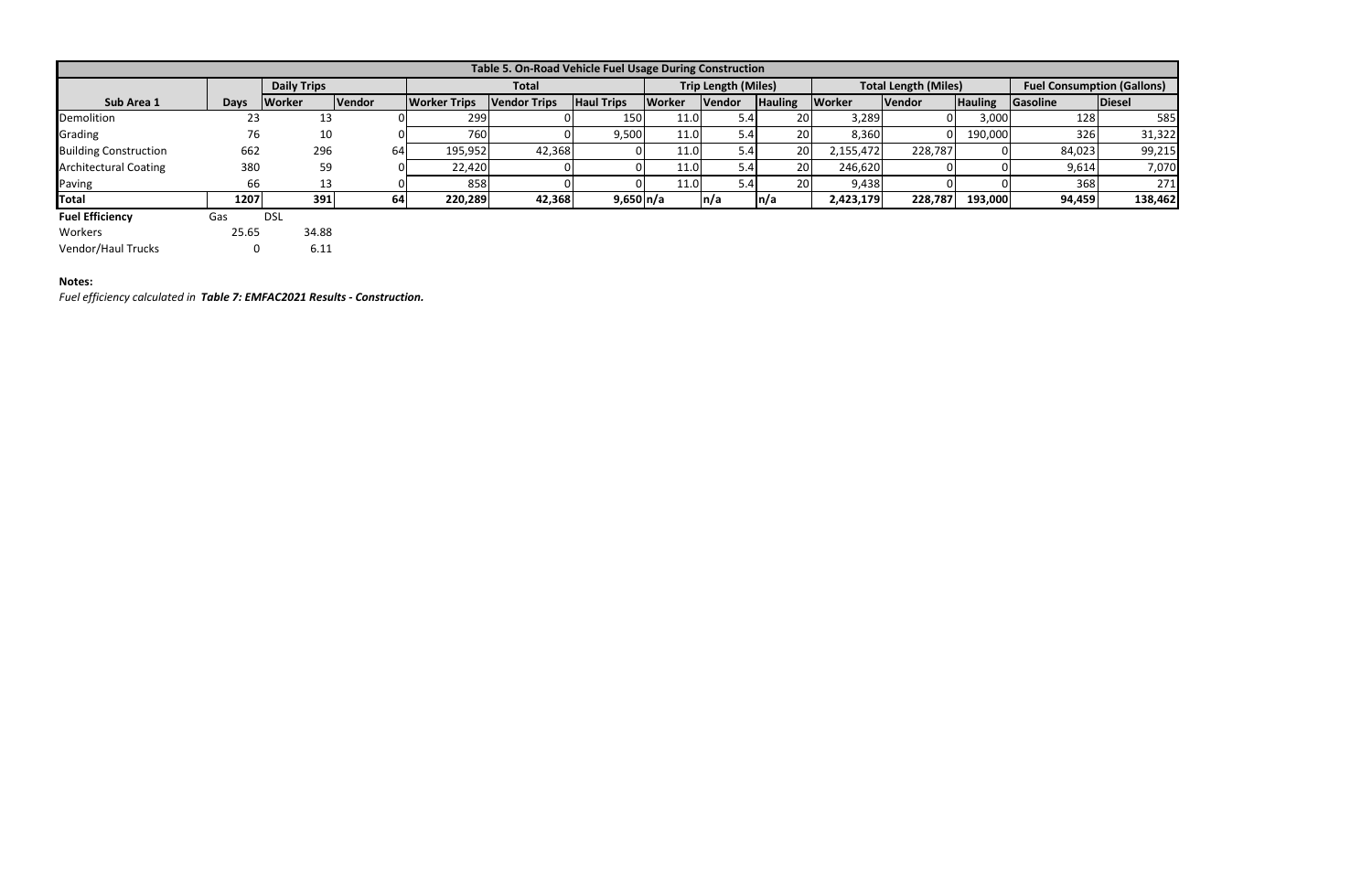| Table 6. Water Usage for Control of Fugitive Dust During Construction |                    |                    |                          |  |  |  |  |  |
|-----------------------------------------------------------------------|--------------------|--------------------|--------------------------|--|--|--|--|--|
|                                                                       |                    | <b>Gallons for</b> |                          |  |  |  |  |  |
| <b>Phase Name</b>                                                     | <b>Total Acres</b> | <b>Project</b>     | <b>Electricity (kWh)</b> |  |  |  |  |  |
| Project                                                               | 43.0               | 129,860            | 1,263.1                  |  |  |  |  |  |

**Notes:**

*Total acres graded based on CalEEMod output sheets.*

# **Water Usage**

3,020 gallons per acre per day

*Source: Air & Waste Management Association, Air Pollution Engineering Manual, 1992 Edition*

# **Supply Water Electricity Intensity**

0.009727 kWh/gallons (CalEEMod default)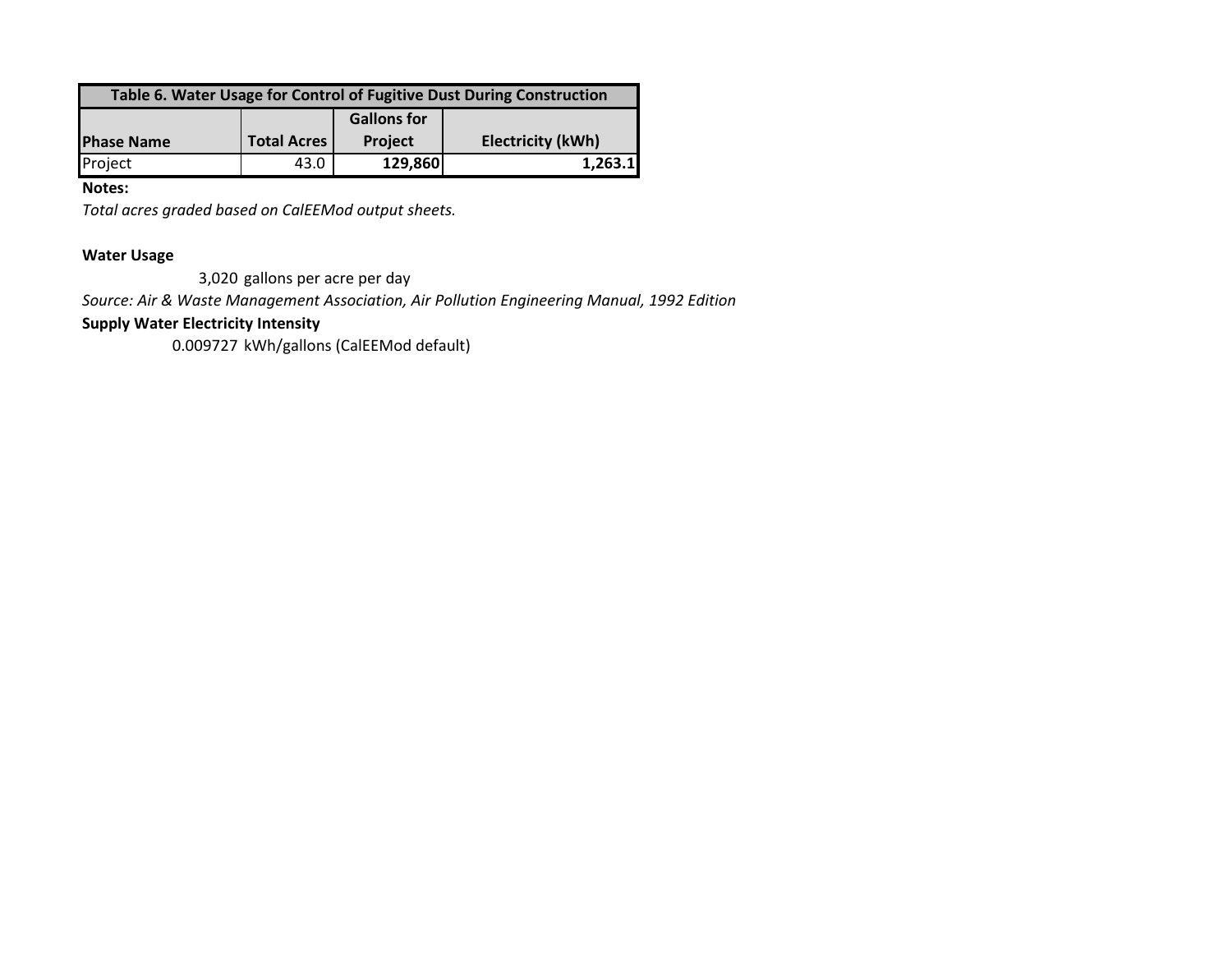|                                | Table 7. EMFAC2021 Results - Construction |                 |                       |                        |             |                 |                  |                        |  |  |  |
|--------------------------------|-------------------------------------------|-----------------|-----------------------|------------------------|-------------|-----------------|------------------|------------------------|--|--|--|
|                                |                                           |                 |                       |                        |             |                 | <b>Fuel</b>      |                        |  |  |  |
|                                |                                           | <b>VMT</b>      | <b>Fuel</b>           | <b>Fuel Efficiency</b> |             | <b>VMT</b>      | $(1,000$ gal per | <b>Fuel Efficiency</b> |  |  |  |
| <b>Vehicle Class</b>           | Fuel                                      | (miles per day) | $(1,000$ gal per day) | (miles per gallon)     | <b>Fuel</b> | (miles per day) | day)             | (miles per gallon)     |  |  |  |
| <b>LDA</b>                     | <b>GAS</b>                                | 25,847,634      | 914.07                | 28.28 DSL              |             | 78,564          | 1.87             | 42.02                  |  |  |  |
| LDT1                           | <b>GAS</b>                                | 2,131,713       | 91.26                 | 23.36 DSL              |             | 679             | 0.03             | 24.33                  |  |  |  |
| LDT <sub>2</sub>               | <b>GAS</b>                                | 11,028,403      | 485.86                | 22.70 DSL              |             | 35,894          | 1.15             | 31.16                  |  |  |  |
| Average (LDA, LDT1, LDT2)      |                                           |                 | 25.65                 |                        |             |                 | 34.88            |                        |  |  |  |
| <b>T7 Tractor Construction</b> | <b>DSL</b>                                | 449.395         | 73.52                 | 6.11                   |             |                 |                  |                        |  |  |  |

#### **Construction Worker Fleet Mix**

| I DA  | 50% |
|-------|-----|
| I DT1 | 25% |
| 1DT2  | 25% |

## **Vendor and Delivery/Haul Truck Fleet Mix**

HHDT 100%

Source: EMFAC2021 (v1.0.1) Emissions Inventory Region Type: County Region: Riverside Calendar Year: 2022 Season: Annual Vehicle Classification: EMFAC202x Categories

Units: miles/day for VMT, trips/day for Trips, tons/day for Emissions, 1000 gallons/day for Fuel Consumption.

| Region    | CalYr | VehClass                          | MdlYr       | Speed       | Fuel        | Population    | VMT         | Trips          | Fuel Consumption |
|-----------|-------|-----------------------------------|-------------|-------------|-------------|---------------|-------------|----------------|------------------|
| Riverside |       | 2022 LDA                          | Aggregate   | Aggregate   | Gasoline    | 631263.9969   | 25847634.02 | 2949604.94     | 914.0720229      |
| Riverside |       | 2022 LDA                          | Aggregate   | Aggregate   | Diesel      | 2196.653698   | 78564.3487  | 9694.75503     | 1.869583594      |
| Riverside |       | 2022 LDA                          | Aggregate   | Aggregate   | Electricity | 17587.11121   | 776829.789  | 88909.16422    | 0                |
| Riverside |       | 2022 LDT1                         | Aggregate   | Aggregate   | Gasoline    | 59198.30437   | 2131713.274 | 256842.7273    | 91.25607995      |
| Riverside |       | 2022 LDT1                         | Aggregate   | Aggregate   | Diesel      | 34.7886086    | 679.0259591 | 103.8388682    | 0.02790836       |
| Riverside |       | 2022 LDT1                         | Aggregate   | Aggregate   | Electricity | 39.37108972   | 1505.924106 | 188.8452477    | 0                |
| Riverside |       | 2022 LDT2                         | Aggregate   | Aggregate   | Gasoline    | 261723.7424   | 11028402.51 | 1228226.977    | 485.8573097      |
| Riverside |       | 2022 LDT2                         | Aggregate   | Aggregate   | Diesel      | 794.7199281   | 35894.03111 | 3845.080543    | 1.151766279      |
| Riverside |       | 2022 T7 Tractor Class : Aggregate |             | Aggregate   | Diesel      | 5327.039618   | 449395.1129 | 77401.88565    | 73.51608191      |
|           |       |                                   |             |             |             |               |             |                | 1567.750753      |
|           |       |                                   |             |             |             |               |             |                | 1567750.753      |
|           |       | Gas                               | 1491.185413 | 1491185.413 | 544282675.6 | 35,378,625.00 |             | 572,229,024.73 |                  |
|           |       | Diesel                            | 76.56534014 | 76565.34014 | 27946349.15 | 10,548,851.00 |             |                |                  |
|           |       |                                   |             |             |             | 45.927.476.00 |             |                |                  |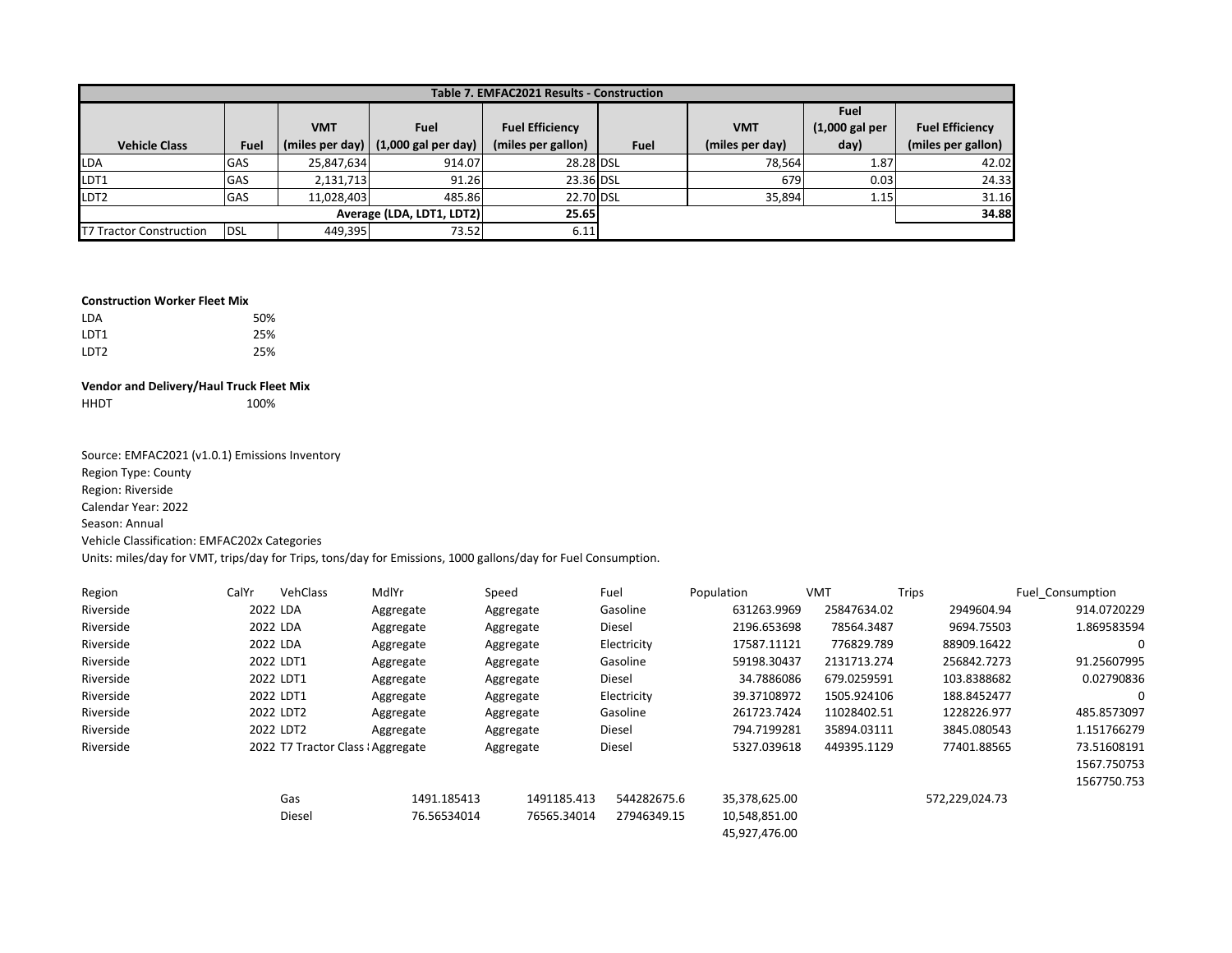| Table 8. On road Vehicles - Operational |                   |                               |               |              |  |  |  |  |  |
|-----------------------------------------|-------------------|-------------------------------|---------------|--------------|--|--|--|--|--|
|                                         |                   | <b>Fuel Consumption (gal)</b> |               |              |  |  |  |  |  |
| <b>Scenario</b>                         | <b>Annual VMT</b> | <b>Gasoline</b>               | <b>Diesel</b> | <b>Total</b> |  |  |  |  |  |
| <b>Existing</b>                         | 119,583           | 4,601                         | 1,780         | 6,381        |  |  |  |  |  |
| Project                                 | 4,154,556         | 149,157                       | 60,280        | 209,437      |  |  |  |  |  |

|          | <b>Table 9. Fuel Consumption Summary</b> |        |  |  |  |  |  |  |  |
|----------|------------------------------------------|--------|--|--|--|--|--|--|--|
|          | <b>Existing</b>                          |        |  |  |  |  |  |  |  |
|          | <b>Fuel Efficiency</b>                   |        |  |  |  |  |  |  |  |
| Fuel     | (MPG)                                    | %Fleet |  |  |  |  |  |  |  |
| Gasoline | 23.1                                     | 89.0%  |  |  |  |  |  |  |  |
| Diesel   | 7.4                                      | 11.0%  |  |  |  |  |  |  |  |
|          | Project                                  |        |  |  |  |  |  |  |  |
|          | <b>Fuel Efficiency</b>                   |        |  |  |  |  |  |  |  |
| Fuel     | (MPG)                                    | %Fleet |  |  |  |  |  |  |  |
| Gasoline | 24.8                                     | 89.0%  |  |  |  |  |  |  |  |
| Diesel   | 7.6                                      | 11.0%  |  |  |  |  |  |  |  |

# **Notes:**

*Percent fleet and fuel efficiency based on Table 10: EMFAC2021 Emissions Inventory-Operations*

Annual VMT obtained from the CalEEMod Output files.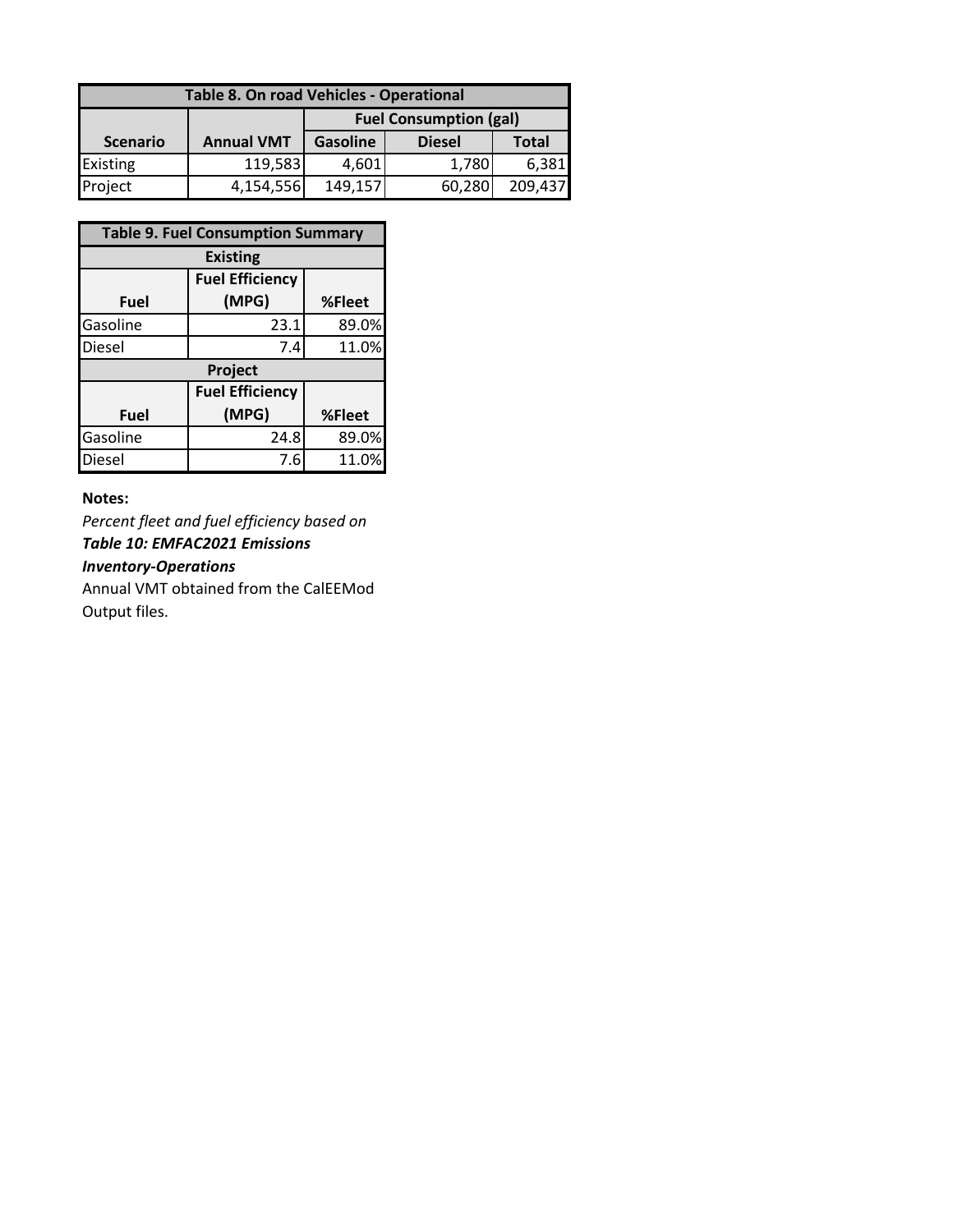| Table 10. EMFAC2021 Emissions Inventory - Operations |                           |                                                      |                                              |                        |  |                     |                     |                    |                    |
|------------------------------------------------------|---------------------------|------------------------------------------------------|----------------------------------------------|------------------------|--|---------------------|---------------------|--------------------|--------------------|
| <b>Fuel</b>                                          | <b>VMT</b><br>(miles/day) | <b>Fuel Consumption</b><br>$(1,000 \text{ gal/day})$ | <b>Fuel Efficiency</b><br>(miles per gallon) | <b>Fuel Percentage</b> |  | <b>Existing VMT</b> | Fuel<br>Consumption | Fuel<br>Efficiency | Fuel<br>Percentage |
| GAS                                                  | 50,301,893                | 2,029                                                | 24.8                                         | 89                     |  | 48,129,228          | 2,081               | 23.1               | 89                 |
| DSL                                                  | 6,281,158                 | 829                                                  | 7.6I                                         | 11                     |  | 5,890,838           | 797                 | 7.4                | 11                 |

*Note: Fuel percentage based on VMT.*

*Fuel efficiency calculated using fuel consumption and VMT from EMFAC2021.*

## **Buildout**

Source: EMFAC2021 (v1.0.1) Emissions Inventory Region Type: County Region: Riverside Calendar Year: 2025 Season: Annual Vehicle Classification: EMFAC202x Categories

Units: miles/day for VMT, trips/day for Trips, tons/day for Emissions, 1000 gallons/day for Fuel Consumption.

| Region    | CalYr | <b>VehClass</b>                     | MdlYr     | Speed     | Fuel   | Population  | <b>VMT</b>  | Trips     | <b>Fuel Consumption</b> |
|-----------|-------|-------------------------------------|-----------|-----------|--------|-------------|-------------|-----------|-------------------------|
| Riverside |       | 2025 All Other Buses                | Aggregate | Aggregate | Diesel | 227.3862477 | 12094.05006 | 2023.7376 | 1.25280383              |
| Riverside |       | 2025 LDA                            | Aggregate | Aggregate | Diesel | 1836.097603 | 62062.60412 | 7926.656  | 1.44880237              |
| Riverside |       | 2025 LDT1                           | Aggregate | Aggregate | Diesel | 24.98140446 | 466.6780382 | 70.495842 | 0.01912879              |
| Riverside |       | 2025 LDT2                           | Aggregate | Aggregate | Diesel | 950.162807  | 42713.04304 | 4570.6757 | 1.30738132              |
| Riverside |       | 2025 LHD1                           | Aggregate | Aggregate | Diesel | 19293.10862 | 711434.2665 | 242683.04 | 34.3899121              |
| Riverside |       | 2025 LHD2                           | Aggregate | Aggregate | Diesel | 8709.67701  | 321982.2328 | 109556.78 | 18.6485311              |
| Riverside |       | 2025 MDV                            | Aggregate | Aggregate | Diesel | 3125.099888 | 127495.1744 | 14457.822 | 5.35623234              |
| Riverside |       | 2025 MH                             | Aggregate | Aggregate | Diesel | 2642.984332 | 22620.20355 | 264.29843 | 2.18143113              |
| Riverside |       | 2025 Motor Coach                    | Aggregate | Aggregate | Diesel | 58.42408309 | 7811.013718 | 1342.5854 | 1.37357863              |
| Riverside |       | 2025 PTO                            | Aggregate | Aggregate | Diesel | 0           | 52134.71587 | 0         | 10.4043784              |
| Riverside |       | 2025 SBUS                           | Aggregate | Aggregate | Diesel | 646.5716332 | 13349.2757  | 9362.3572 | 1.81646347              |
| Riverside |       | 2025 T6 CAIRP Class 4               | Aggregate | Aggregate | Diesel | 15.01526099 | 1006.422713 | 345.0507  | 0.10945709              |
| Riverside |       | 2025 T6 CAIRP Class 5               | Aggregate | Aggregate | Diesel | 19.86534124 | 1382.930258 | 456.50554 | 0.15048479              |
| Riverside |       | 2025 T6 CAIRP Class 6               | Aggregate | Aggregate | Diesel | 67.41629637 | 3589.254761 | 1549.2265 | 0.38460857              |
| Riverside |       | 2025 T6 CAIRP Class 7               | Aggregate | Aggregate | Diesel | 111.1495378 | 22736.02911 | 2554.2164 | 2.26429001              |
| Riverside |       | 2025 T6 Instate Delivery Aggregate  |           | Aggregate | Diesel | 539.723242  | 18233.15045 | 7701.8507 | 2.04273148              |
| Riverside |       | 2025 T6 Instate Delivery Aggregate  |           | Aggregate | Diesel | 511.1505535 | 17417.74432 | 7294.1184 | 1.97596663              |
| Riverside |       | 2025 T6 Instate Delivery Aggregate  |           | Aggregate | Diesel | 1474.542522 | 49945.40514 | 21041.722 | 5.55548543              |
| Riverside |       | 2025 T6 Instate Delivery Aggregate  |           | Aggregate | Diesel | 228.3294595 | 12343.86499 | 3258.2614 | 1.3290169               |
| Riverside |       | 2025 T6 Instate Other Cla Aggregate |           | Aggregate | Diesel | 1973.559849 | 82586.34144 | 22814.352 | 9.30526653              |
|           |       |                                     |           |           |        |             |             |           |                         |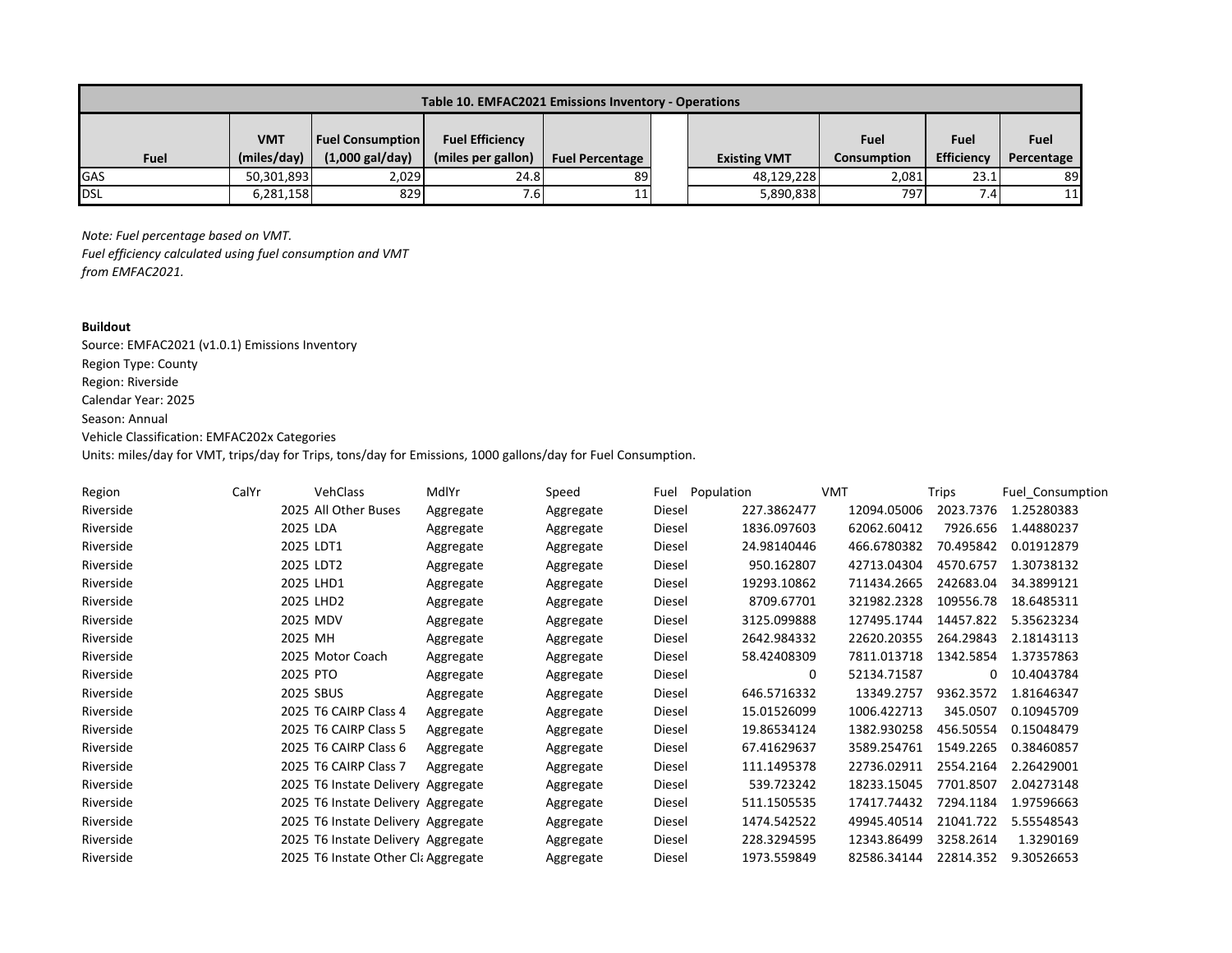| Riverside | 2025 T6 Instate Other Cla Aggregate |           | Aggregate | Diesel | 4394.632465 | 191018.879  | 50801.951 | 21.6431079 |
|-----------|-------------------------------------|-----------|-----------|--------|-------------|-------------|-----------|------------|
| Riverside | 2025 T6 Instate Other Cla Aggregate |           | Aggregate | Diesel | 3237.198865 | 138081.8055 | 37422.019 | 15.4636297 |
| Riverside | 2025 T6 Instate Other Cla Aggregate |           | Aggregate | Diesel | 1559.294921 | 70789.06108 | 18025.449 | 7.75313393 |
| Riverside | 2025 T6 Instate Tractor C Aggregate |           | Aggregate | Diesel | 23.47451601 | 1163.763685 | 271.36541 | 0.12887144 |
| Riverside | 2025 T6 Instate Tractor C Aggregate |           | Aggregate | Diesel | 483.7364209 | 28288.91659 | 5591.993  | 2.89835111 |
| Riverside | 2025 T6 OOS Class 4                 | Aggregate | Aggregate | Diesel | 8.978385858 | 597.4727433 | 206.32331 | 0.06424726 |
| Riverside | 2025 T6 OOS Class 5                 | Aggregate | Aggregate | Diesel | 11.8194804  | 819.625164  | 271.61166 | 0.08829279 |
| Riverside | 2025 T6 OOS Class 6                 | Aggregate | Aggregate | Diesel | 40.41222962 | 2141.704003 | 928.67304 | 0.22607822 |
| Riverside | 2025 T6 OOS Class 7                 | Aggregate | Aggregate | Diesel | 61.1079253  | 15572.85129 | 1404.2601 | 1.53832922 |
| Riverside | 2025 T6 Public Class 4              | Aggregate | Aggregate | Diesel | 110.633596  | 3824.105656 | 567.55035 | 0.44205688 |
| Riverside | 2025 T6 Public Class 5              | Aggregate | Aggregate | Diesel | 161.8818662 | 5886.962511 | 830.45397 | 0.68563277 |
| Riverside | 2025 T6 Public Class 6              | Aggregate | Aggregate | Diesel | 233.3717047 | 8159.323205 | 1197.1968 | 0.94276659 |
| Riverside | 2025 T6 Public Class 7              | Aggregate | Aggregate | Diesel | 364.8074207 | 16424.11082 | 1871.4621 | 1.85778792 |
| Riverside | 2025 T6 Utility Class 5             | Aggregate | Aggregate | Diesel | 213.5556003 | 8654.970361 | 2733.5117 | 0.93134135 |
| Riverside | 2025 T6 Utility Class 6             | Aggregate | Aggregate | Diesel | 40.35145024 | 1628.968414 | 516.49856 | 0.17457219 |
| Riverside | 2025 T6 Utility Class 7             | Aggregate | Aggregate | Diesel | 45.49224323 | 2258.514672 | 582.30071 | 0.24086241 |
| Riverside | 2025 T7 CAIRP Class 8               | Aggregate | Aggregate | Diesel | 5605.981077 | 1162096.054 | 128825.45 | 185.99317  |
| Riverside | 2025 T7 NNOOS Class 8               | Aggregate | Aggregate | Diesel | 5070.901623 | 1396762.179 | 116529.32 | 217.430256 |
| Riverside | 2025 T7 NOOS Class 8                | Aggregate | Aggregate | Diesel | 2142.574653 | 507332.0465 | 49236.366 | 80.8108305 |
| Riverside | 2025 T7 POLA Class 8                | Aggregate | Aggregate | Diesel | 2960.290098 | 373426.2434 | 48430.346 | 62.6233153 |
| Riverside | 2025 T7 Public Class 8              | Aggregate | Aggregate | Diesel | 728.1524278 | 29432.76842 | 3735.422  | 5.0311387  |
| Riverside | 2025 T7 Single Concrete/ Aggregate  |           | Aggregate | Diesel | 1281.244606 | 88480.11911 | 12069.324 | 14.4749341 |
| Riverside | 2025 T7 Single Dump Cla Aggregate   |           | Aggregate | Diesel | 1235.54349  | 71733.82608 | 11638.82  | 12.0683214 |
| Riverside | 2025 T7 Single Other Cla: Aggregate |           | Aggregate | Diesel | 1453.08352  | 83566.15721 | 13688.047 | 13.857622  |
| Riverside | 2025 T7 SWCV Class 8                | Aggregate | Aggregate | Diesel | 63.54117698 | 4122.603216 | 292.28941 | 1.51399476 |
| Riverside | 2025 T7 Tractor Class 8             | Aggregate | Aggregate | Diesel | 6272.664073 | 478518.1106 | 91141.809 | 77.1797975 |
| Riverside | 2025 T7 Utility Class 8             | Aggregate | Aggregate | Diesel | 155.9331814 | 6942.473646 | 1995.9447 | 1.12345617 |
| Riverside | <b>2025 UBUS</b>                    | Aggregate | Aggregate | Diesel | 0.3117338   | 30.10971099 | 1.2469352 | 0.00267512 |
| Riverside | 2025 LDA                            | Aggregate | Aggregate | Gasoli | 628741.8431 | 25913929.34 | 2926820.5 | 873.929595 |
| Riverside | 2025 LDT1                           | Aggregate | Aggregate | Gasoli | 55586.8954  | 2050905.802 | 241530.21 | 83.7720483 |
| Riverside | 2025 LDT2                           | Aggregate | Aggregate | Gasoli | 284782.3726 | 12228523.63 | 1337654.9 | 506.748123 |
| Riverside | 2025 LHD1                           | Aggregate | Aggregate | Gasoli | 23953.95553 | 890989.1512 | 356878.25 | 63.8646579 |
| Riverside | 2025 LHD2                           | Aggregate | Aggregate | Gasoli | 3679.240253 | 129727.509  | 54815.198 | 10.6062101 |
| Riverside | 2025 MCY                            | Aggregate | Aggregate | Gasoli | 31129.94771 | 182166.5019 | 62259.895 | 4.34140778 |
| Riverside | 2025 MDV                            | Aggregate | Aggregate | Gasoli | 215897.5079 | 8689269.72  | 989570.84 | 445.952134 |
| Riverside | 2025 MH                             | Aggregate | Aggregate | Gasoli | 5588.101703 | 48512.84768 | 559.03369 | 9.96416562 |
| Riverside | 2025 OBUS                           | Aggregate | Aggregate | Gasoli | 514.8271479 | 22309.96671 | 10300.662 | 4.32184638 |
| Riverside | 2025 SBUS                           | Aggregate | Aggregate | Gasoli | 530.1539817 | 24322.97172 | 2120.6159 | 2.73083333 |
| Riverside | 2025 T6TS                           | Aggregate | Aggregate | Gasoli | 1937.413086 | 102040.6708 | 38763.761 | 19.4514874 |
| Riverside | 2025 T7IS                           | Aggregate | Aggregate | Gasoli | 8.568356502 | 648.642535  | 171.43568 | 0.17012132 |
| Riverside | <b>2025 UBUS</b>                    | Aggregate | Aggregate | Gasoli | 146.4959788 | 18545.85863 | 585.98392 | 3.28854319 |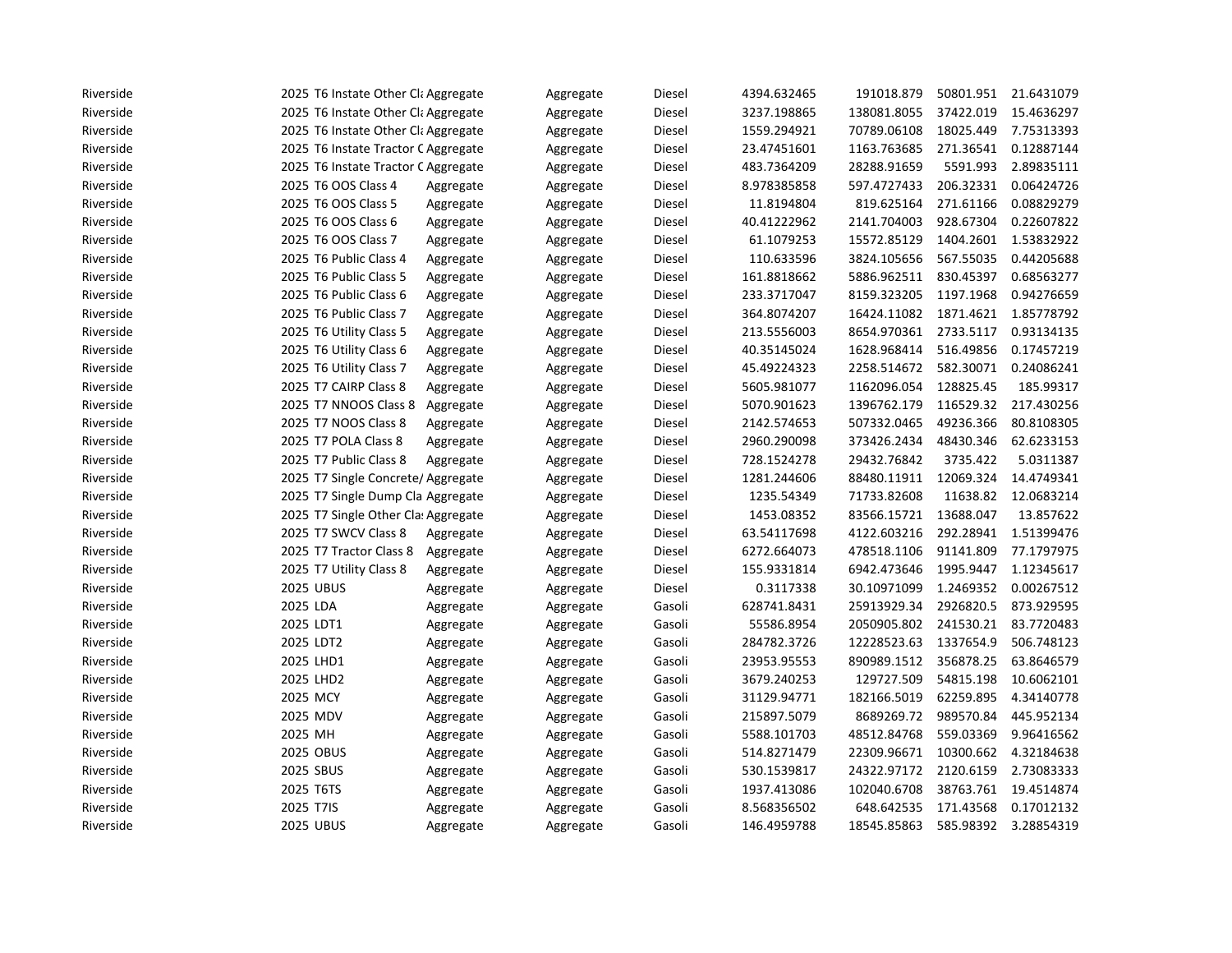|        | VMT Sum     | Fuel Sum    | Fuel Sum/Year |
|--------|-------------|-------------|---------------|
| Diesel | 6281158.127 | 828.5045243 | 302,404,151   |
| Gas    | 50301892.62 | 2029.141174 | 740,636,528   |
|        |             |             | 1,043,040,680 |

# **Existing**

Source: EMFAC2021 (v1.0.1) Emissions Inventory Region Type: County Region: Riverside Calendar Year: 2021 Season: Annual Vehicle Classification: EMFAC202x Categories

Units: miles/day for VMT, trips/day for Trips, tons/day for Emissions, 1000 gallons/day for Fuel Consumption.

| Region    | CalYr | <b>VehClass</b>                     | MdlYr     | Speed     | Fuel   | Population  | <b>VMT</b>  | <b>Trips</b> | <b>Fuel Consumption</b> |
|-----------|-------|-------------------------------------|-----------|-----------|--------|-------------|-------------|--------------|-------------------------|
| Riverside |       | 2021 All Other Buses                | Aggregate | Aggregate | Diesel | 218.4484703 | 11636.5804  | 1944.1914    | 1.19100707              |
| Riverside |       | 2021 LDA                            | Aggregate | Aggregate | Diesel | 2309.317171 | 83713.43823 | 10293.954    | 1.99968377              |
| Riverside |       | 2021 LDT1                           | Aggregate | Aggregate | Diesel | 39.04206182 | 764.5474468 | 118.69192    | 0.03142066              |
| Riverside |       | 2021 LDT2                           | Aggregate | Aggregate | Diesel | 735.9653047 | 32996.1138  | 3571.6507    | 1.07358372              |
| Riverside |       | 2021 LHD1                           | Aggregate | Aggregate | Diesel | 19617.78955 | 720208.4203 | 246767.11    | 35.4843689              |
| Riverside |       | 2021 LHD2                           | Aggregate | Aggregate | Diesel | 8532.589515 | 319101.5585 | 107329.24    | 18.9997065              |
| Riverside |       | 2021 MDV                            | Aggregate | Aggregate | Diesel | 3170.608475 | 133131.7205 | 15017.312    | 5.84139717              |
| Riverside |       | 2021 MH                             | Aggregate | Aggregate | Diesel | 2758.838458 | 24822.14255 | 275.88385    | 2.39143192              |
| Riverside |       | 2021 Motor Coach                    | Aggregate | Aggregate | Diesel | 53.61495159 | 7680.277953 | 1232.0716    | 1.36241893              |
| Riverside |       | 2021 PTO                            | Aggregate | Aggregate | Diesel | 0           | 50349.5134  | 0            | 10.5982304              |
| Riverside |       | 2021 SBUS                           | Aggregate | Aggregate | Diesel | 683.0357516 | 14827.65811 | 9890.3577    | 2.03053489              |
| Riverside |       | 2021 T6 CAIRP Class 4               | Aggregate | Aggregate | Diesel | 13.86063737 | 947.3201705 | 318.51745    | 0.10601024              |
| Riverside |       | 2021 T6 CAIRP Class 5               | Aggregate | Aggregate | Diesel | 18.71450113 | 1299.552923 | 430.05924    | 0.1447705               |
| Riverside |       | 2021 T6 CAIRP Class 6               | Aggregate | Aggregate | Diesel | 54.26985818 | 3395.768969 | 1247.1213    | 0.37614674              |
| Riverside |       | 2021 T6 CAIRP Class 7               | Aggregate | Aggregate | Diesel | 99.66835151 | 21279.08944 | 2290.3787    | 2.19304553              |
| Riverside |       | 2021 T6 Instate Delivery Aggregate  |           | Aggregate | Diesel | 505.2487826 | 17072.30662 | 7209.9001    | 1.92928345              |
| Riverside |       | 2021 T6 Instate Delivery Aggregate  |           | Aggregate | Diesel | 461.8804165 | 16305.09788 | 6591.0335    | 1.8715367               |
| Riverside |       | 2021 T6 Instate Delivery Aggregate  |           | Aggregate | Diesel | 1366.804187 | 46708.01383 | 19504.296    | 5.22581129              |
| Riverside |       | 2021 T6 Instate Delivery Aggregate  |           | Aggregate | Diesel | 214.0159289 | 11570.49877 | 3054.0073    | 1.24061526              |
| Riverside |       | 2021 T6 Instate Other Cla Aggregate |           | Aggregate | Diesel | 1928.533958 | 77291.443   | 22293.853    | 8.71752053              |
| Riverside |       | 2021 T6 Instate Other Cla Aggregate |           | Aggregate | Diesel | 3981.368895 | 178603.9521 | 46024.624    | 20.3746191              |
| Riverside |       | 2021 T6 Instate Other Cla Aggregate |           | Aggregate | Diesel | 3039.233405 | 129202.7587 | 35133.538    | 14.5067765              |
| Riverside |       | 2021 T6 Instate Other Cla Aggregate |           | Aggregate | Diesel | 1389.19566  | 66459.8995  | 16059.102    | 7.31678302              |
| Riverside |       | 2021 T6 Instate Tractor C Aggregate |           | Aggregate | Diesel | 22.19145246 | 1094.73013  | 256.53319    | 0.121513                |
| Riverside |       | 2021 T6 Instate Tractor C Aggregate |           | Aggregate | Diesel | 444.2734532 | 26567.8936  | 5135.8011    | 2.71880528              |
| Riverside |       | 2021 T6 OOS Class 4                 | Aggregate | Aggregate | Diesel | 8.159569439 | 553.7967872 | 187.50691    | 0.06198814              |
| Riverside |       | 2021 T6 OOS Class 5                 | Aggregate | Aggregate | Diesel | 10.97825366 | 759.7096062 | 252.28027    | 0.08467273              |
| Riverside |       | 2021 T6 OOS Class 6                 | Aggregate | Aggregate | Diesel | 31.91834013 | 1985.142936 | 733.48346    | 0.22001357              |
|           |       |                                     |           |           |        |             |             |              |                         |